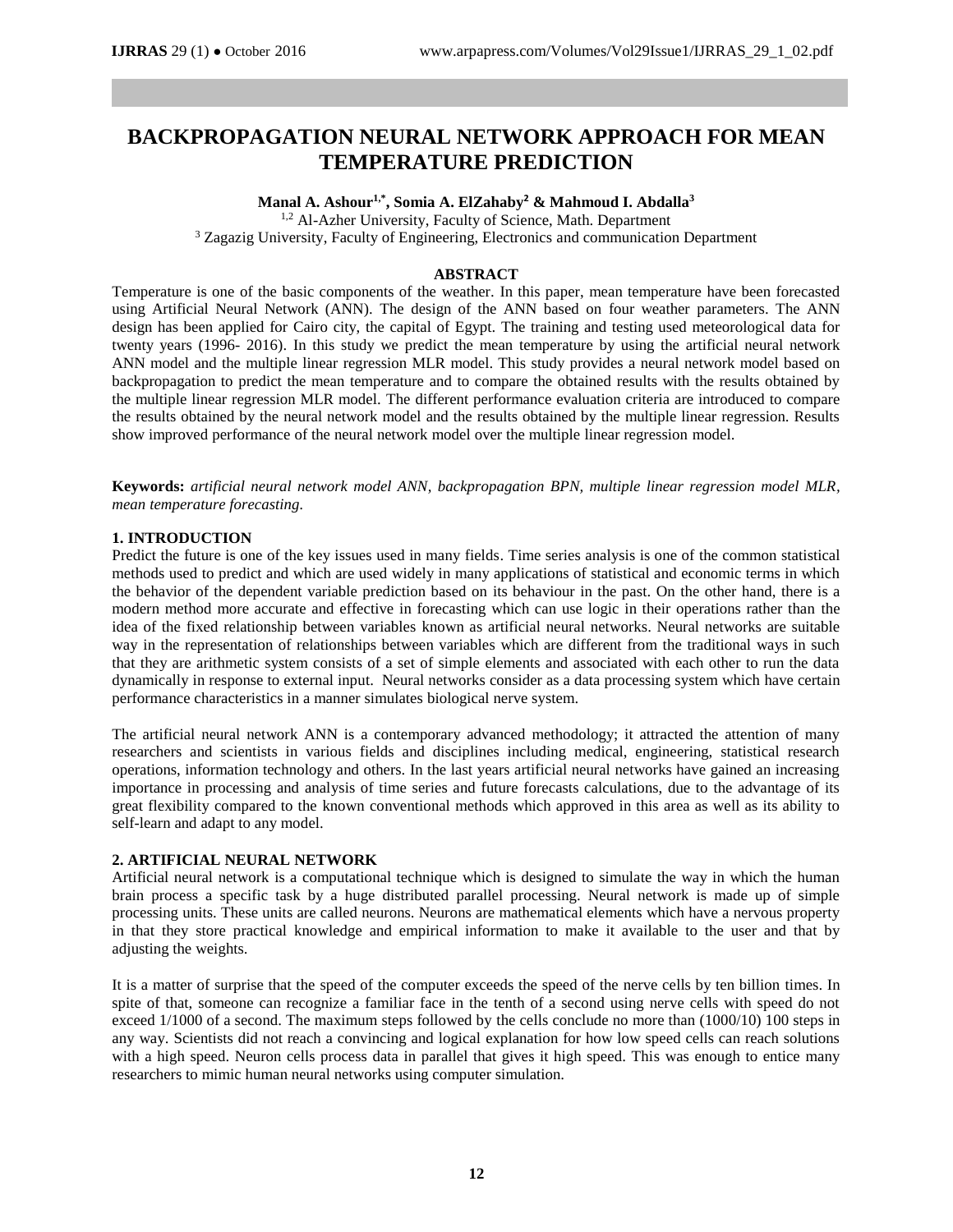It was possible to simplify the cell components. In principle, it was sufficient to take some of its functions into account and use a small number of them and then represent it mathematically to get the artificial neurons. Artificial neuron is a processing unit. Figure 1 shows a simplest representation of the artificial neural cell.



Multiple network types have been proposed. Feed forward networks are the most important proposed network. In this structure, the signal transmit forward only from input to output. The output of any neuron in a layer affects only on the next layer and there is no any connection between neurons in the same layer. Most of the networks that follow this pattern consist of inputs layer and output layer. In addition to these two layers of the network, at least one hidden layer. Each of these tree layers consists of a number of neurons.

Supervised neural network need a teacher during the training phase to monitor to show the desired output for each input to eventually reach the correct results and hence there is no need to the external supervision teacher. This operation is carried out using several methods and algorithms. The most important method is the backpropagation method. This process starts by computing the error between the desired output and the calculated output. Then return this error back from the output layer to the hidden layers and finally to the input layer. During the backpropagation process, weights are changing in the direction that pushes the error to decrease to be zero. This training method used by the feed forward networks. Feed forward naming due to the network structure and backpropagation naming due to the training method used by the network. In this study the sigmoid function has been used as the activation function because it is very easy to be derived. Backpropagation enjoy with many benefits, the most important benefits are: the minimum square error guarantee, its ability to deal with confusing data and its ability to deal with systems of linear and non linear separable functions.

Training of the network consists of six basic steps; (1) give random weights to the network, (2) supply the network with inputs which are prepared for training, (3) apply feed forward process to compute the network outputs, (4) compare the actual output with desired output and determine the error value, (5) return the error over the network and correct weights in the direction that the error value decrease, (6) decrease the total error for each used input in training. Training process is required to be repeated many several times to get a lower value for the error. It should pay attention to some important issues when dealing with the network especially during network designing and network training. The lack of attention to this issues leads to incomplete or ineffective neural network. Some of them are; over fitting training, under fitting training, neural network size, normalization and learning rate. To avoid the problems of training, the data divided into three sets; training set, validation set and testing set.

The choice of the appropriate size of the network considers the toughest challenges ever in the artificial neural network design. In addition to the many available choices of the activation function for each neuron, in each layer, there is the problem of the choice of the appropriate number of neurons in the layer and the choice of the number of the hidden layer itself in the network. Without any doubt, all of these choices must be made before starting in training process. The conciliator choice of the network size leads to unacceptable results. The easiest and widely used method in choosing the size of the network is the "trail and error" method. The designer should to try out a number of networks and choose the best. This experimentation should to be systematically somewhat so as not to take a long time. The designer can start with a simple network and then increase its size bit by bit by adding layers or neurons until it reaches to acceptable results. It can also begin a complex network and works on simplifying gradually until it reaches to acceptable in terms of network complexity and performance [4,5,6]. One of the choices that the designer must be identified during the training process is the learning rate. This variable determines the speed of weights adapting. If the learning rate has a small value then the training process takes a long time. However, if the learning rate has a large value the weights may fluctuate and move away from the required weights taking the training process to an instability case. In practice, the designer can begin with a randomly learning rate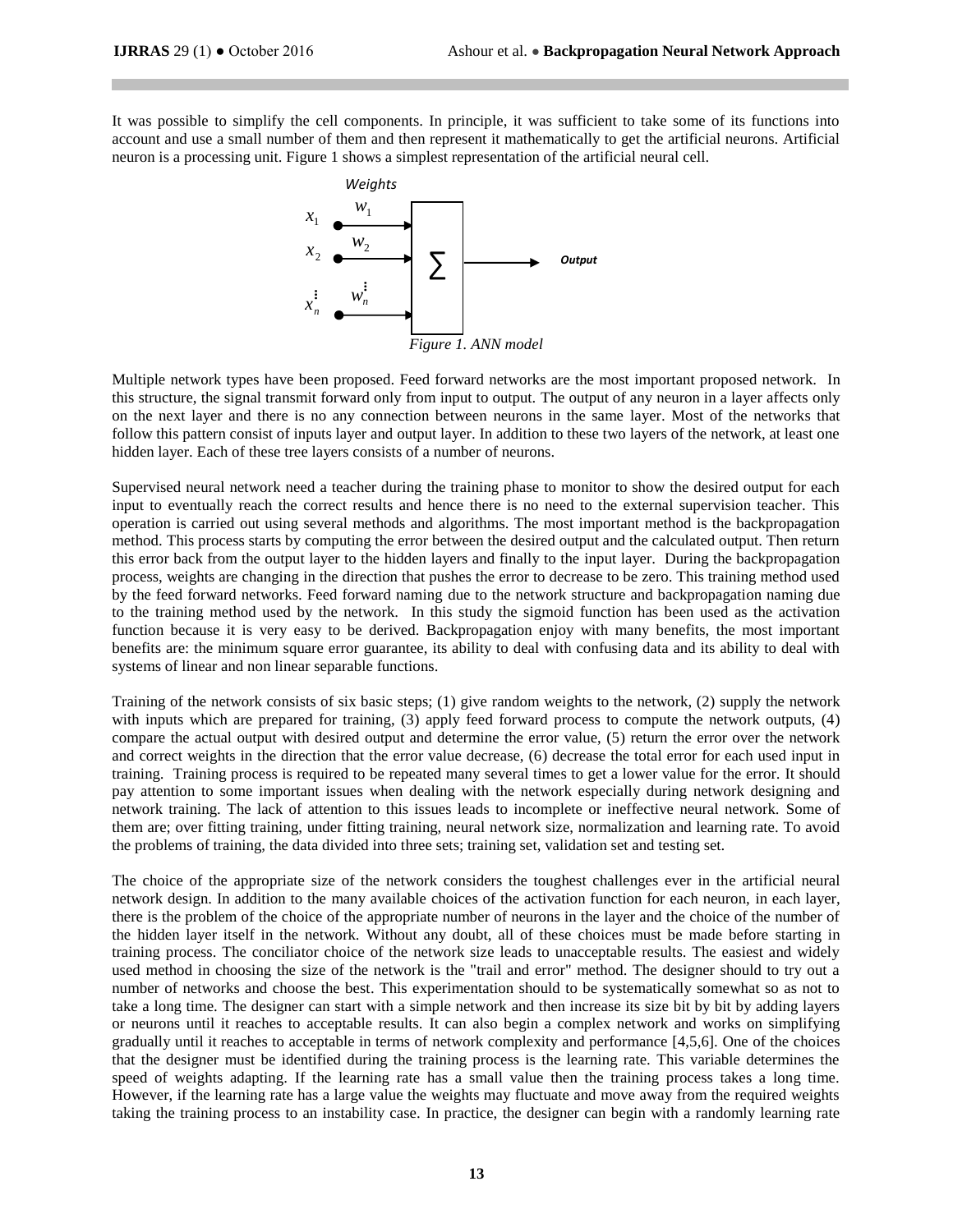value  $(\leq 1)$  and change it little by little to reach a suitable choice that combines between the speed of training and maintaining its stability.

# **3. ARTIFICIAL NEURAL NETWORK FOR WEATHER FORECASTING**

After the first world war, Lewis Richardson in 1922 [12] supposed that he can use mathematics to predict the weather because atmosphere follows the laws of physics, but the equations were very complex process and the computing process consumed considerable time in such that the aerodynamic front go before the forecasters could complete their computation. In addition, Richardson used weather information taken every six hours, but as noted by the french meteorology specialist Rene Shabu that to reach the minimum value of accuracy in weather forecasting, it requires that measurements are taken every thirty minutes at most.

Weather forecasting includes the study of many different weather phenomena, such as temperature, barometric pressure and so many things and phenomena related to the atmosphere. Study weather phenomena were not someday luxury without interest but are the most important science that should be largely provided in all countries and regions due to the number of large applications that rely on this type of science, and the study of weather that could save the lives of people from dying as a result of abnormalities in the weather could lead to many disasters on the country and the whole region. For this reason, the first benefit from the study of weather is to save the lives of as many people before it is too late. Weather forecasting has many applications and other benefits, which are many and varied. Air traffic relies mainly on the weather. In addition, the study of changes in the atmosphere and the weather conditions are very useful in maintaining the vegetation in a specific area of the risk of ice formation which leads to death if the necessary precautions and measures are not taking. The Meteorology is very important in the study and analysis of the water situation in a given area and the amount of expected rain in a given area, and more areas affected by these rains, which helps a good deal with them and not to be wasted. Also, the science of meteorology is very important for maritime traffic; where meteorological working to determine whether or not the movement of ships, and states that these applications have many sections in the science of weather.

The use of neural networks to predict the various parameters of the weather as a new systematic science has proved as a successful technique in forecasting. Weather is a continuous, data intensive, multi dimensions, dynamic and chaotic process. These properties make weather forecasting a major challenge. Due to the non linear nature of weather's data, the focus has shifted towards the non linear prediction of the weather data. Since the weather data is non linear and follows a very irregular trend, artificial neural network has evolved out to be a better technique to bring out the structural relationship between the various entities. Artificial neural network is non linear flexible function that does not require the restricted assumptions on the relationship between the independent and dependent variables. Neural Networks treats well with nonparametric data or small data size in addition to its accuracy with parametric data. Many studies have shown that neural networks offer better predict levels compared with other traditional statistical methods as well as neural networks can manage analytical and predictive tasks in a way more speed which will positively reflect on the element of time.

The ANN model has been designed by using four basic numbers of procedures: (1) collecting data, (2) processing data, (3) building the network, (4) training, validating and testing network (figure 2). This study used daily data. The data was collected from Cairo Airport International Station (HECA) 30.11 N°, 31.41 E° through the interval 1996-2016 [2]. The mean temperature, mean dew point, mean humidity, mean sea level pressure and the mean wind speed are recorded in Excel data file consists of 20 data sheets represents the mean temperature, mean dew point, mean humidity, mean sea level pressure and mean wind speed belongs to January (1996-2016). After the data collection, the recorded data has been reprocessing. Data reprocessing procedures are conducted to train the ANN more efficiently. The missing data are replaced by the average of neighbouring values.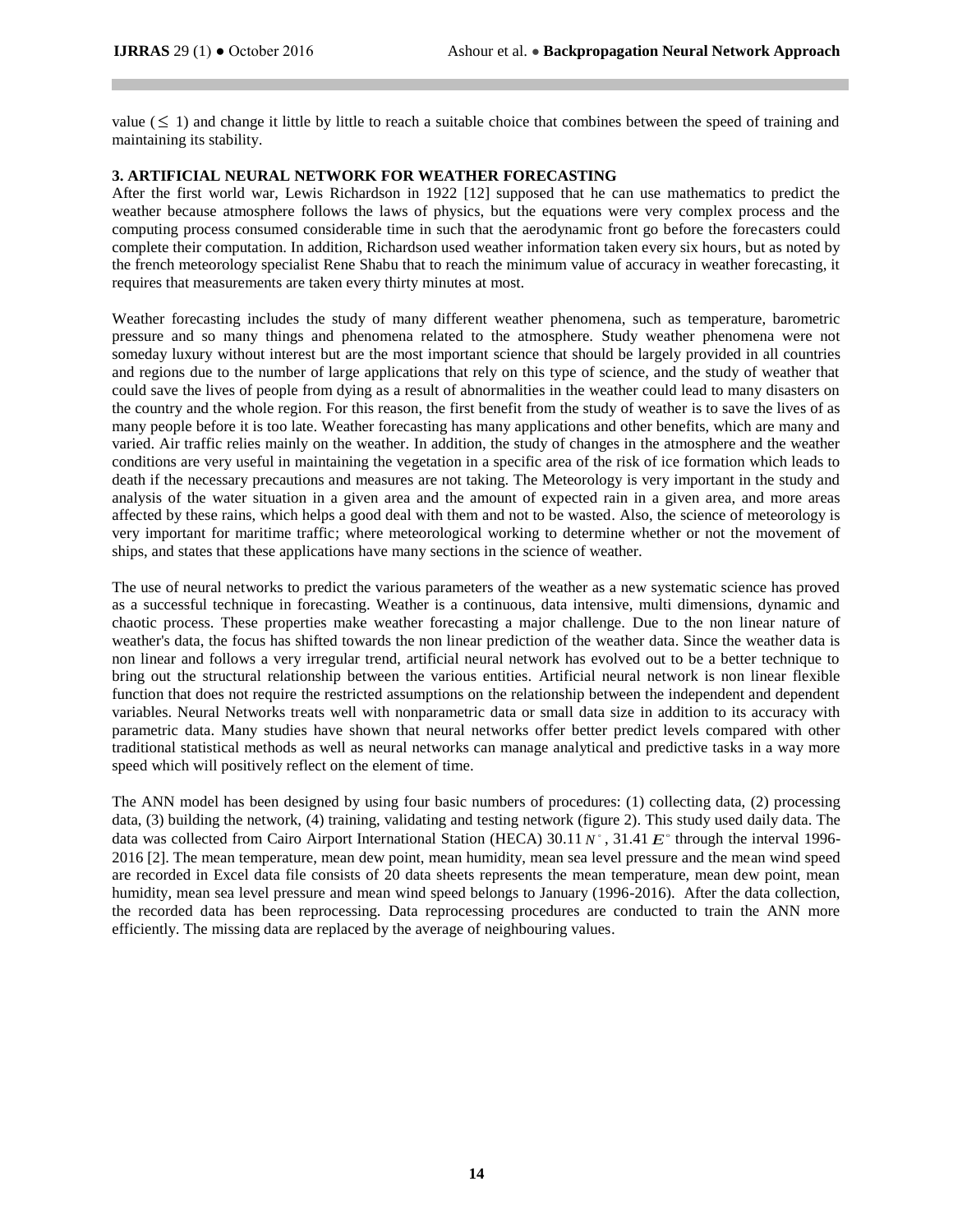

*Figure 2. The block diagram of training procedure* 

In artificial neural network software, all inputs and outputs are normalized between 0 and 1. The use of the original data as input to neural network may cause convergence problem [3]. Neural networks provide improved performance with the normalized data. Data normalizing is the process of scaling data to fall within a smaller range. Normalizing help in speeding up the training phase. This step is very important when dealing with parameters of different units and scales. Therefore, all parameters should have the same scale for a fair comprise between them. Two methods are usually well known for rescaling data. Normalization scales all numeric variables in the range [0, 1] [13]. One possible formula is given below:

$$
x_i = \frac{x_i - \min}{\max - \min}
$$

On the other hand, you can use standardization on your data set. It will then transform it to have zero mean and unit variance [14, 15], for example using the equation below:

$$
x_i = \frac{x_i - \mu}{\sigma}
$$

where  $\mu, \sigma$  are the mean and the standard deviation of the data set. It is worth mentioning that, both of these methods have their drawbacks. If you have outliers in your data set, normalizing your data will certainly scale the "normal" data to a very small interval. And generally, most of data sets have outlines. When using standardization, your new data are not bounded (unlike normalization). Normalization will help the input and output parameters to correlate with each other. The outputs then were denormalized into the original data format for achieving the desired results.

To forecast the temperature for the next day, we need to construct an abstract model that reflects the reality and actually of the real system. In order to keep the simplicity of the modelling structure, only one hidden layer with 15 neurons is considered. This number was arrived by trail and error method. Performance of the network was evaluated by increasing the number of hidden neurons. This number was arrived after analyzing 5, 10, 15, 20, 25 and 30 neurons in the hidden layer. The architecture with 5 and10 neurons in the hidden layer was faster in computation but the convergence rate is very slow. The architecture with 20, 25 and 30 neurons in the hidden layer was converging equally well as that with 15 neurons. Therefore, the architecture 15 neurons in the hidden layer were selected (table 1). After finding hidden neurons, epochs increase till we find the suitable epochs [9]. The number of input neurons is four representing the chosen weather parameters. The parameters chosen in this study for the prediction are the mean temperature, mean dew point, mean relative humidity, mean sea level pressure and mean wind speed.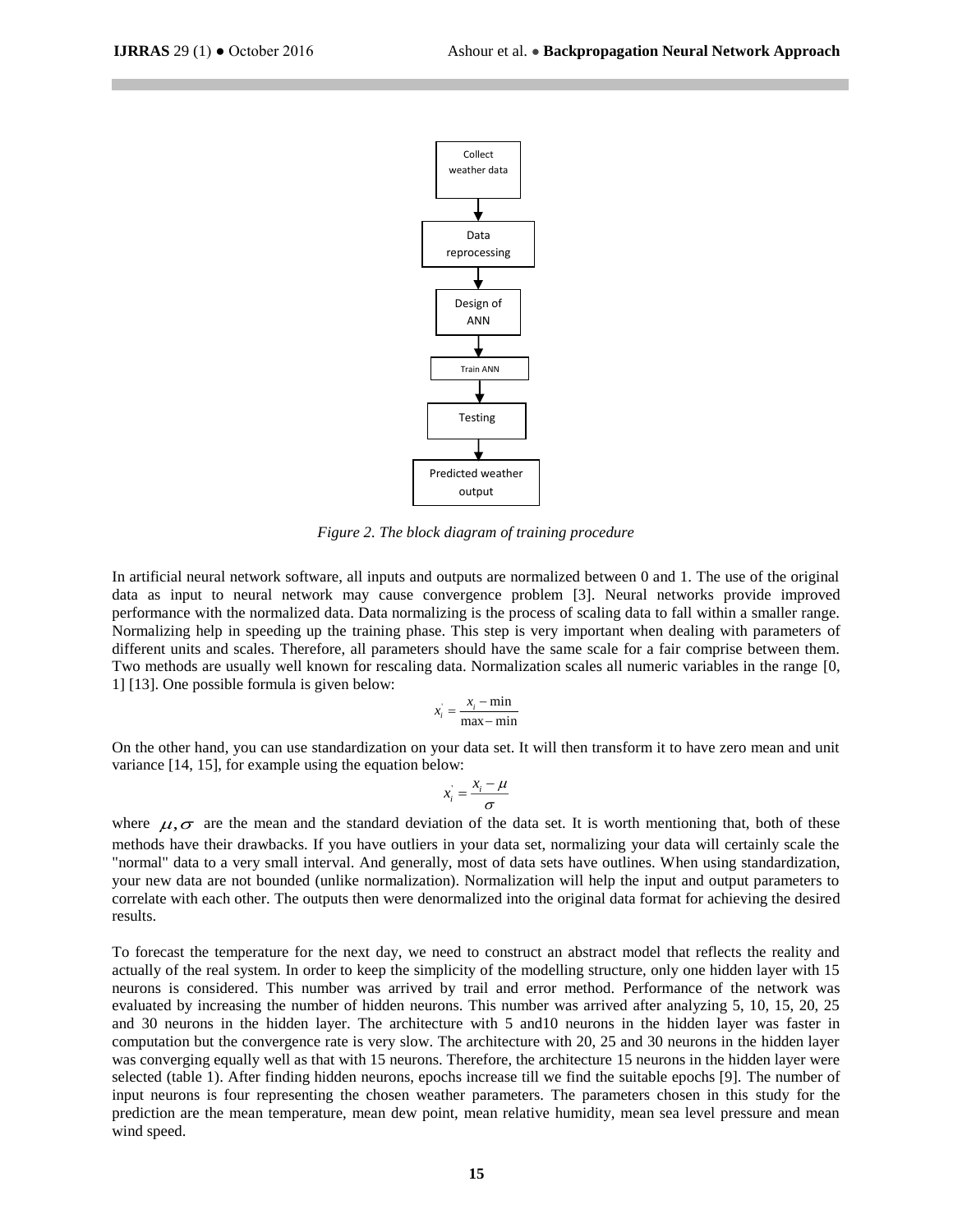| Parameter no. | Meteorological variables | units         |
|---------------|--------------------------|---------------|
|               | Mean temperature         |               |
| 2             | Relative humidity        | $\frac{0}{0}$ |
| 3             | Dew point                |               |
|               | Sea level pressure (SLP) | hpa           |
|               | Wind speed               | Km/h          |

#### *Table 1. Meteorological variables*

There is no reason behind this choice of weather parameters. The choice is made just to predict the mean temperature. The number of hidden neurons is 15 for processing and the number of outputs is 1 representing the weather variable to be forecasted. All the weather data sets were therefore, transformed into values between 0 and 1. Finally outputs were denormalized into the original data format for achieving the desired result. Training goal for the network was set to  $10^{-2}$ . Network was trained for a fixed number of epochs (table 2). The network is first initialized by setting up all its weights to be small uniformly random numbers between  $-1$  and  $+1$  i.e. weights  $\sim U$  ( $-1$ , 1). Next the input pattern is applied and the output calculated (forward pass). The calculation gives an output which is completely different to what you want (the target), since all the weights are random. We then calculated the error of each neuron, which is essentially*: predicted output* – *actual output*. This error is then used mathematically to change the weights in such a way that the error will get smaller. In other words, the output of each neuron will get closer to its target (reverse or back pass). The process is repeated again and again until the error is minimal.

| Number of hidden layers                  |            |
|------------------------------------------|------------|
| No. hidden neurons                       | 15         |
| No. of epochs                            | 2000       |
| Activation function used in input layer  | linear     |
| Activation function used in hidden layer | Sigmoid    |
| Activation function used in output layer | Sigmoid    |
| Learning Method                          | Supervised |

| Table 2 ANN model structure |  |
|-----------------------------|--|
|-----------------------------|--|

#### **4. MULTIPLE LINEAR REGRESSION MODEL (MLR)**

Forecasting model based on time series data are being developed for prediction of the different variables. Regression is a statistical empirical technique and is widely used in business. The multiple regression linear model is fitted to predict the weather parameters [10,11]. The multiple regression linear model is fitted to predict the daily mean temperature as dependent parameter taking the other daily independent parameters as mean dew point, mean relative humidity, mean sea level pressure and mean wind speed. The most significantly contributed parameters are selected using enter regression analysis based on 31 data set of 20 years and the best fit multiple regression model is given below:

$$
y = 1.003x_1 - 0.268x_2 - 0.05x_3 + 0.001x_4 + 75.331
$$

where, mean temperature y as the dependent parameter having 91% Contribution of the significant parameters mean dew point  $x_1$ , mean relative humidity  $x_2$ , mean sea level pressure  $x_3$  and mean wind speed  $x_4$ . The multiple linear regression MLR procedure for selecting the significant parameters for the mean temperature parameter is mentioned in Appendix.

#### **5. PERFORMANCE EVALUATION CRITERIA**

Many analytical methods have been proposed for the evaluation and inter comparison of different models, which can be evaluated in terms of graphical representation and numerical computations. The graphical performance criterion involves a linear scale plot of the actual and the predicted weather parameters for training and testing data for all the models. The numerical performance criteria involves

Mean error (BAIS):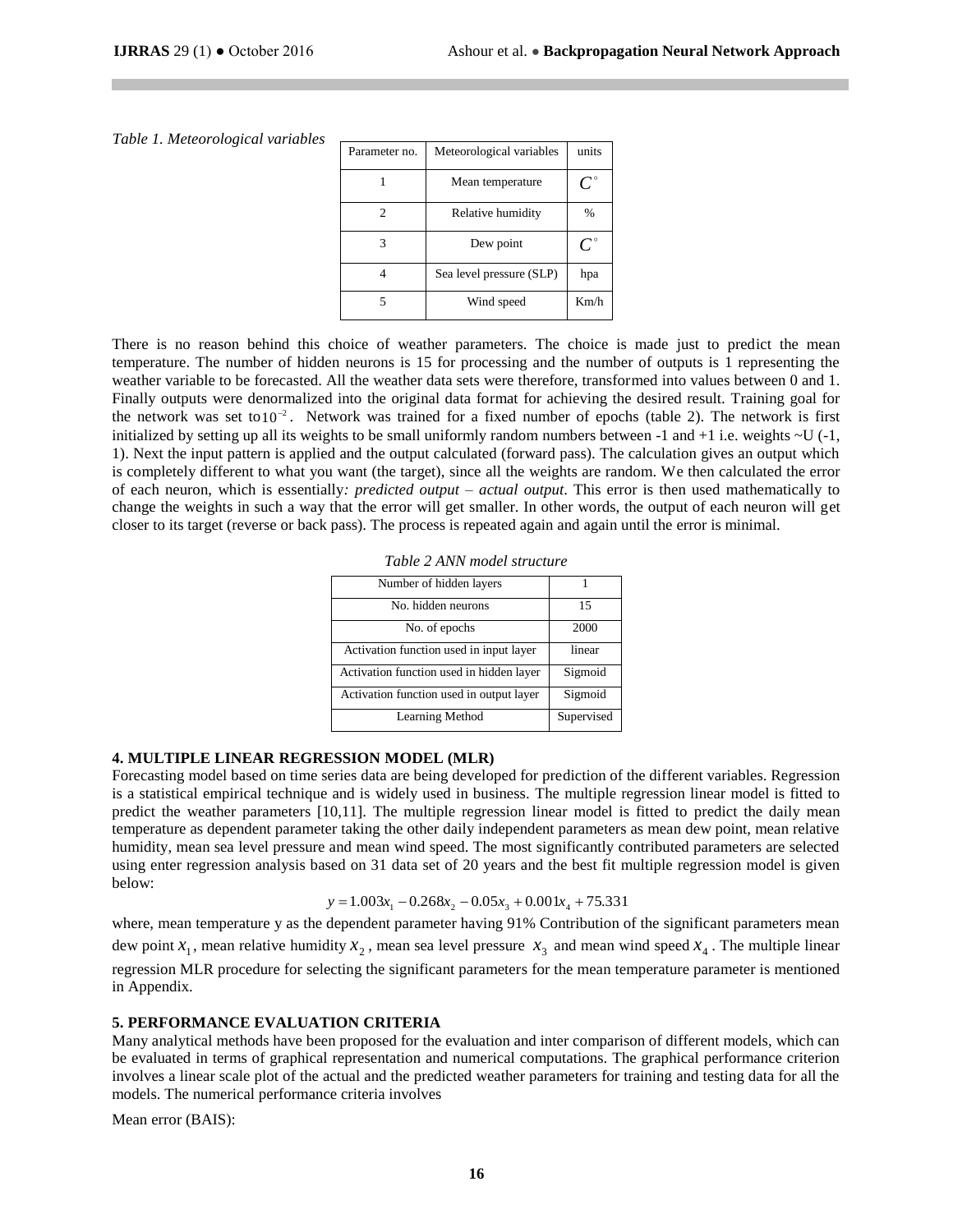$\sum_{i=1}^{N} (X_i \frac{1}{N}\sum_{i=1}^{N}(X_i-Y_i)$ Mean absolute error (MAE):

$$
\frac{1}{N}\sum_{i=1}^{N}\left|X_{i}-Y_{i}\right|
$$

Root mean square error (RMSE):

$$
\sqrt{\frac{1}{N}\sum_{i=1}^N (X_i - Y_i)^2}
$$

Prediction error (PE):

$$
\frac{\left\langle \left| \boldsymbol{X}_{i}-\boldsymbol{Y}_{i}\right| \right\rangle }{\left\langle \boldsymbol{Y}_{i}\right\rangle }
$$

Correlation Coefficient (r): this is obtained by performing a regression between the predicted values and the actual values.

$$
r = \frac{\sum_{i=1}^{N} \left( (Y_i - \overline{Y}_i)(X_i - \overline{X}_i) \right)}{\sqrt{\sum_{i=1}^{N} (Y_i - \overline{Y}_i)^2 \sum_{i=1}^{N} (X_i - \overline{X}_i)^2}}
$$

Where,  $\langle \rangle$  implies the average over the whole test set, N is the total number of forecast outputs.  $Y_i$  and  $X_i$  are the actual and the predicted values respectively for  $i = 1, 2, ..., N$ ,  $\overline{Y_i}$  and  $X_i$  are the mean values of the actual and the predicted values respectively.

### **5. RESULT AND DISCUSSION**

 $\sum_{r=1}^{\infty} (x, -x)$ <br>  $\sum_{r=1}^{\infty} (x, -x)$ <br>  $\sum_{r=1}^{\infty} [x, -x]$ <br>  $\sum_{r=1}^{\infty} (x, -x)$ <br>  $\frac{1}{\sqrt{2\pi}} (x, -x)^2$ <br>
diction error (PE):<br>  $\frac{1}{\sqrt{2\pi}} (x, -x)^2$ <br>
diction error (PE):<br>  $\frac{1}{\sqrt{2\pi}} (x, -x)^2$ <br>  $\frac{1}{\sqrt{2\pi}} (x, -x)^2$ For the best prediction, the BIAS, MAE, and RMSE values should be small and PE should be sufficiently small i.e., close to 0. But r should be found closer to 1 (between 0-1) for indicating better agreement between actual and predicted values. The recital of weather forecasting models had been evaluated on the basis of SPSS version 14. It can be seen from table 3 that the bias for testing data is 0.0968 and 0.097 for NN and MLR models respectively. The bias is lesser for artificial neural network than the values that are obtained from MLR model. The MAE for NN is 2.351 which are lesser than the MAE for MLR model. The RMSE is also found to be 0.6887 for NN which is less than that of the MLR model. The artificial neural network model also shows a smaller value for PE against to this of MLR model. Further, the correlation coefficient is observed to be highest for artificial neural network model as 0.971677 in comparison to 0.942955 for multiple linear regression MLR model. Thus, the graphical representation (figure 3) as well as the numerical estimates both favored.

| forecasting models for mean temperature |            |          |  |  |  |
|-----------------------------------------|------------|----------|--|--|--|
| Model                                   | <b>ANN</b> | MLR      |  |  |  |
| <b>Bias</b>                             | 0.0968     | 0.097    |  |  |  |
| <b>MAE</b>                              | 0.5566     | 0.559    |  |  |  |
| <b>RMSE</b>                             | 0.688799   | 0.689659 |  |  |  |
| <b>PE</b>                               | 1.006845   | 1.008509 |  |  |  |
| CC                                      | 0.971677   | 0.942955 |  |  |  |

*Table 3. Comparison of the performance of forecasting models for mean temperature*

## **6. CONCLUSION**

Artificial neural network is more accurate and efficient in predicting than the traditional statistical methods. ANN model with the learning rate of 0.7 and with momentum 0.3 is a preferred performance in comparison to MLR model, concluding that this ANN can be used as an effective mean temperature forecasting tool.